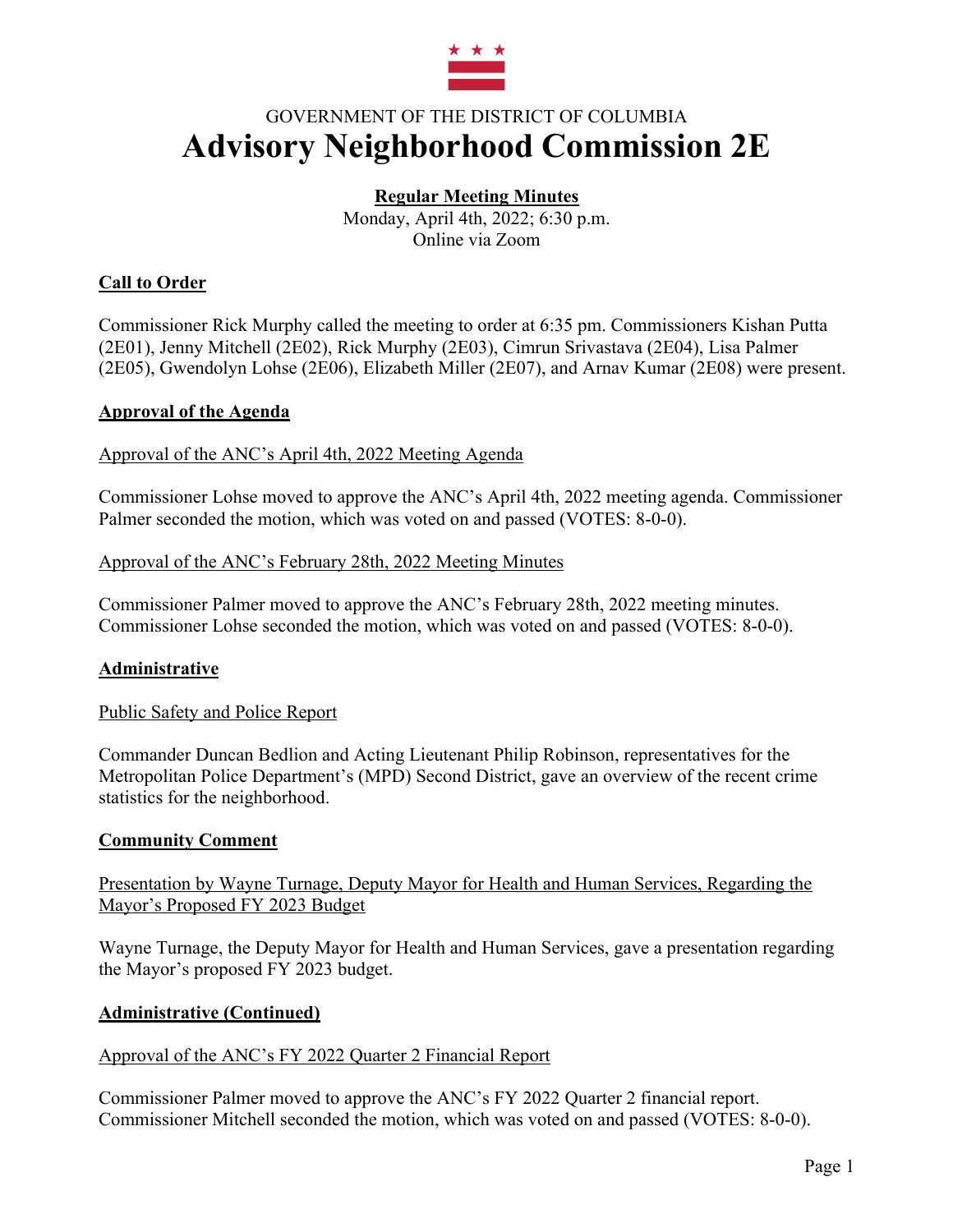# **Community Comment (Continued)**

#### Update from the Mayor's Office

Anna Noakes, a Ward 2 representative for the Mayor's Office of Community Relations and Services (MOCRS), gave an update from the Mayor's Office.

#### Update from Councilmember Brooke Pinto's Office

Brian Romanowski, the Constituent Services Director for Councilmember Brooke Pinto's Office, gave an update from the Councilmember's Office.

#### Update from the Department of Parks and Recreation Regarding Projects in the Neighborhood

Tommie Jones, the Chief of External Affairs and Director of Strategic Partnerships and Development for the Department of Parks and Recreation (DPR), gave an update regarding the agency's projects in the neighborhood.

#### Update from Georgetown Heritage

Jennifer Romm, the President and Chair of Georgetown Heritage's Board of Directors; Rex Carnegie, Georgetown Heritage's Director of Education and Partnerships; and Shaun Lehmann, a Partnerships Coordinator for the Chesapeake & Ohio Canal National Historical Park, gave an update from the organization.

#### Update from Chris Martin of Martin-Diamond Properties Regarding His Georgetown Properties and Vision for Georgetown

Chris Martin, Principal of Martin-Diamond Properties, gave an update regarding his Georgetown properties and vision for Georgetown.

#### Update from Georgetown Main Street

Rachel Shank, the Executive Director of Georgetown Main Street (GMS), gave an update from the organization.

#### Announcement Regarding the Citizens Association of Georgetown's Earth Day Event at Volta Park on Sunday, April 24th, 2022

Tara Sakraida Parker, the President of the Citizens Association of Georgetown (CAG), gave an announcement regarding the organization's Earth Day Event at Volta Park on Sunday, April 24th, 2022.

#### Update Regarding M Street Entertainment, LLC's Application for a Substantial Change to the Establishment's Retailer's Class "C" Restaurant License at 3123-3125 M Street NW

Matt Minora, counsel for the applicant, and Keith Hudolin, Vice President and General Counsel of Entertainment Consulting International, LLC, gave an update regarding M Street Entertainment,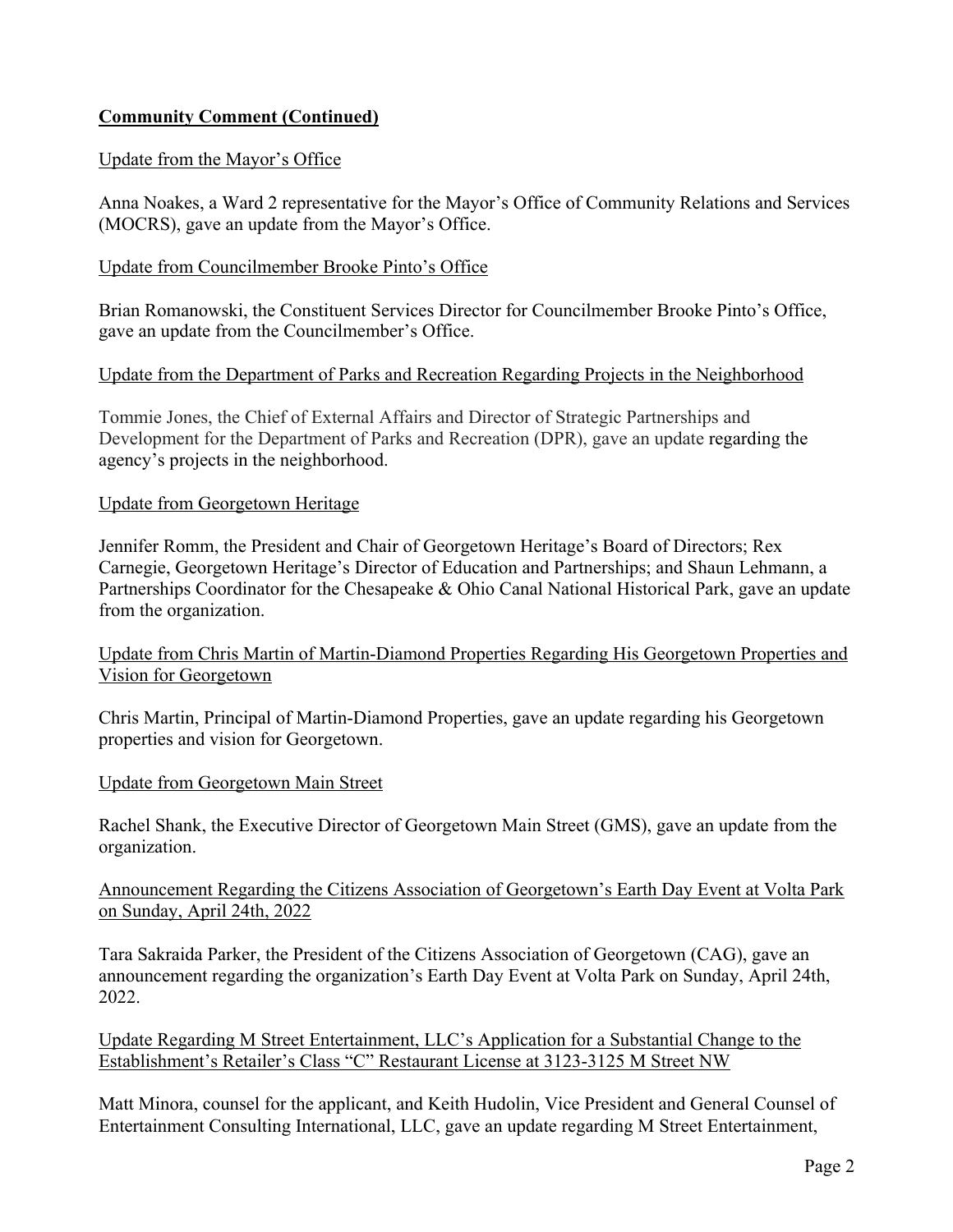LLC's application for a substantial change to the establishment's Retailer's Class "C" Restaurant license at 3123-3125 M Street NW,

# **New Business**

# Consideration of a Resolution Regarding the Proposed Capital Bikeshare Station at Rose Park

Commissioner Lohse moved to adopt a proposed resolution regarding the matter. Commissioner Miller seconded the motion, which was voted on and passed (VOTES: 8-0-0). The resolution reads as follows:

In May 2019, ANC 2E issued a resolution requesting a Capital Bikeshare station at Rose Park (Attachment 1). The bikeshare station is to be located on a section of the park that is along the south side of P Street NW. As noted in the resolution:

"The P Street eastern entryway into Georgetown connects Georgetown to Dupont Circle. This entryway into Georgetown does not have a bikeshare station. Currently, Capital Bikeshare users ride further into Georgetown given the lack of a docking station. A station in this location will encourage visitors and residents to enjoy Rose Park as well as other parts of Georgetown, including the walkway near the proposed station that connects P Street to the commercial area on M Street."

"There will be no impact to the size of the sidewalk on P Street by the bike station. DDOT selected this location after analysis and community outreach, including to the Friends of Rose Park, ANC 2E, and the National Park Service (NPS)."

All parties needing to approve the station did so in 2019. Since 2019, the need for this bikeshare station has continued to increase given both the growth of biking within the city and the building of a new multi-use trail that connects this section of Rose Park along P Street NW to more than 3.7 miles of trail spanning across Wards 1 through 4 from M Street NW in Georgetown to Broad Branch Road NW.

Over the last two years, ANC 2E commissioners have frequently requested updates from the District Department of Transportation (DDOT) regarding the status of when this Capital Bikeshare station will be built. At least six inquires have been made by email alone. The most recent of these inquiries was made in February 2022. It is the ANC's understanding that DDOT has had contractor issues and that is why the bikeshare station is not yet built. This said, the ANC has been told by DDOT that this station will be built in 2022.

ANC 2E requests DDOT's confirmation that the Capital Bikeshare station in Rose Park will be completed and available no later than summer 2022.

# Consideration of a Resolution Regarding Funding for the Old Georgetown Day School Site on MacArthur Boulevard NW

*The Commission delayed consideration of this matter until the ANC's regular May 2022 meeting.*

# **Alcoholic Beverage Control Board**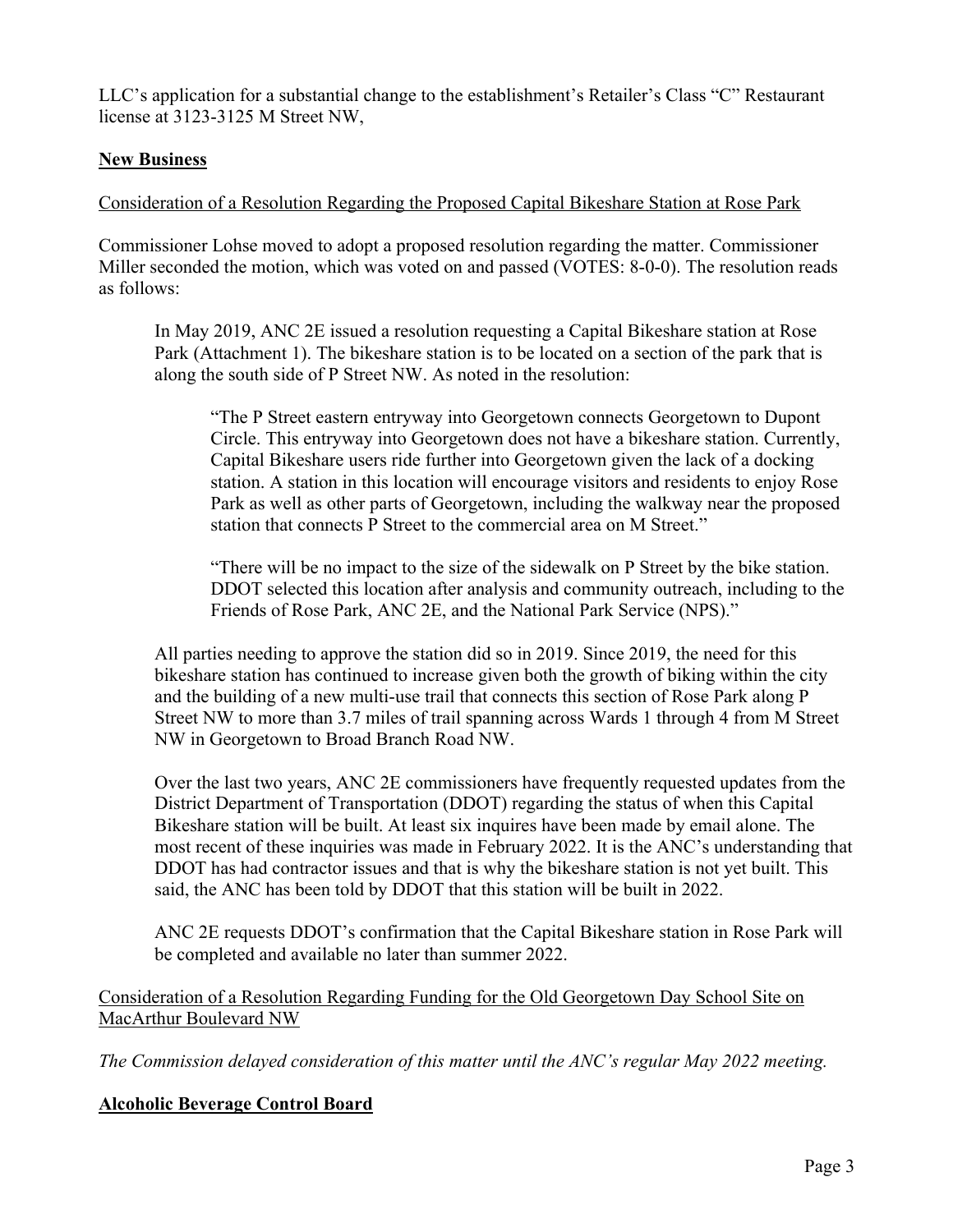Application by Potomac Tiki Club for a New Retailer's Class "DX" Marine Vessel License on the George Washington Memorial Parkway

Commissioner Palmer moved to not comment regarding the matter. Commissioner Lohse seconded the motion, which was voted on and passed (VOTES: 8-0-0).

Application by The Graham Georgetown for Renewal of the Establishment's Retailer's Class "C" Hotel License at 1075 Thomas Jefferson Street NW

*The Commission did not take any action regarding this matter.*

Application by Blues Alley Jazz for Renewal of the Establishment's Retailer's Class "C" Restaurant License at 1069 Wisconsin Avenue NW

*The Commission did not take any action regarding this matter.*

Application by Bodega for Renewal of the Establishment's Retailer's Class "C" Restaurant License at 3116 M Street NW

*The Commission did not take any action regarding this matter.*

Application by Thunder Burger & Bar for Renewal of the Retailer's Class "C" Restaurant License at 3056 M Street NW

*The Commission did not take any action regarding this matter.*

Application by Brasserie Liberte for Renewal of the Retailer's Class "C" Restaurant License at 3251 Prospect Street NW #320

*The Commission did not take any action regarding this matter.*

# **Zoning**

Board of Zoning Adjustment Application for Special Exceptions from the Front Setback Requirements and the Matter-of-Right Uses Requirements to Construct a Front Porch, Third Story with Roof Deck, Rear Addition, and an Accessory Apartment in the Cellar of an Attached, Two-Story with Cellar, Principal Dwelling Unit at 3724 T Street NW

Commissioner Putta moved to adopt a proposed resolution regarding the matter. Commissioner Miller seconded the motion, which was voted on and passed (VOTES: 8-0-0). The resolution reads as follows:

Having considered the application and the views of the neighbors, ANC 2E believes that the vestibule addition to the applicant's home does not substantially visibly intrude upon the character, scale, and pattern of housing along T Street NW and does not tend to affect the use of neighboring property. Therefore, the ANC recommends that the Board of Zoning Adjustment (BZA) grants the special exemption relief requested.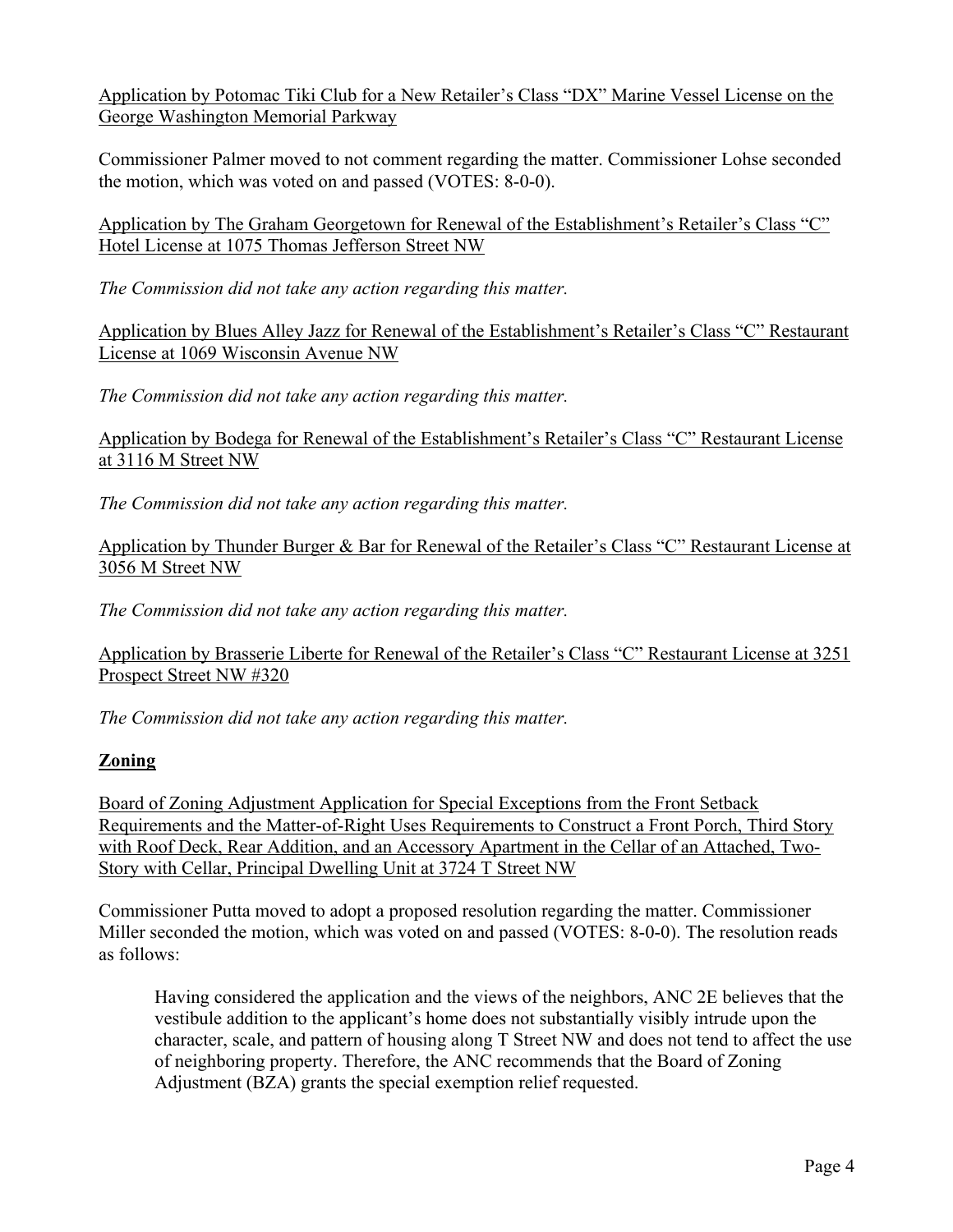ANC 2E also recommends that BZA grants the special exemption relief requested for the proposed accessory dwelling unit.

Board of Zoning Adjustment Application for a Special Exception from the Rear Addition Requirements to Construct a Third Story and Rear Addition with Roof Deck to an Existing, Attached, Two-Story with Basement, Principal Dwelling Unit at 3628 Whitehaven Parkway NW

Commissioner Putta moved to adopt a proposed resolution regarding the matter. Commissioner Srivastava seconded the motion, which was voted on and passed (VOTES: 7-0-0). The resolution reads as follows:

Having considered the application and the views of the neighbors, ANC 2E believes that the proposed project does not tend to affect the use of neighboring property. Therefore, the ANC recommends that the Board of Zoning Adjustment (BZA) grants the special exemption relief requested. However, the ANC also requests that the applicant engages abutting neighbors in a construction management agreement.

# **Old Georgetown Board**

# SMD 2E02 - OG 22-055 (HPA 22-108) 3418 Reservoir Road, NW

Commissioner Mitchell moved to adopt a proposed resolution regarding the matter. Commissioner Miller seconded the motion, which was voted on and passed (VOTES: 7-0-0). The resolution reads as follows:

ANC 2E is concerned about the size, scope, and scale of the proposed project on an historic home. The ANC asks that the Old Georgetown Board considers whether the proposed massing is appropriate.

# SMD 2E02 - OG 22-127 (HPA 22-220) 1669-1671 Wisconsin Avenue, NW

Commissioner Mitchell moved to adopt a proposed resolution regarding the matter. Commissioner Lohse seconded the motion, which was voted on and passed (VOTES: 8-0-0). The resolution reads as follows:

ANC 2E is adamantly opposed to the current proposal at 1669-1671 Wisconsin Avenue NW. The structure and design of the project is out of scale and scope for Georgetown. The project obstructs views from many residents on Reservoir Road NW and obstructs natural light for 1667 Wisconsin Avenue NW.

# SMD 2E03 - OG 22-117 (HPA 22-210) 3315 P Street, NW

Chair Murphy moved to adopt a proposed resolution regarding the matter. Commissioner Miller seconded the motion, which was voted on and passed (VOTES: 8-0-0). The resolution reads as follows:

In general, ANC 2E does not have concerns about the very preliminary proposal presented at the ANC's April 4, 2022 meeting. The ANC does note however, that the proposal includes a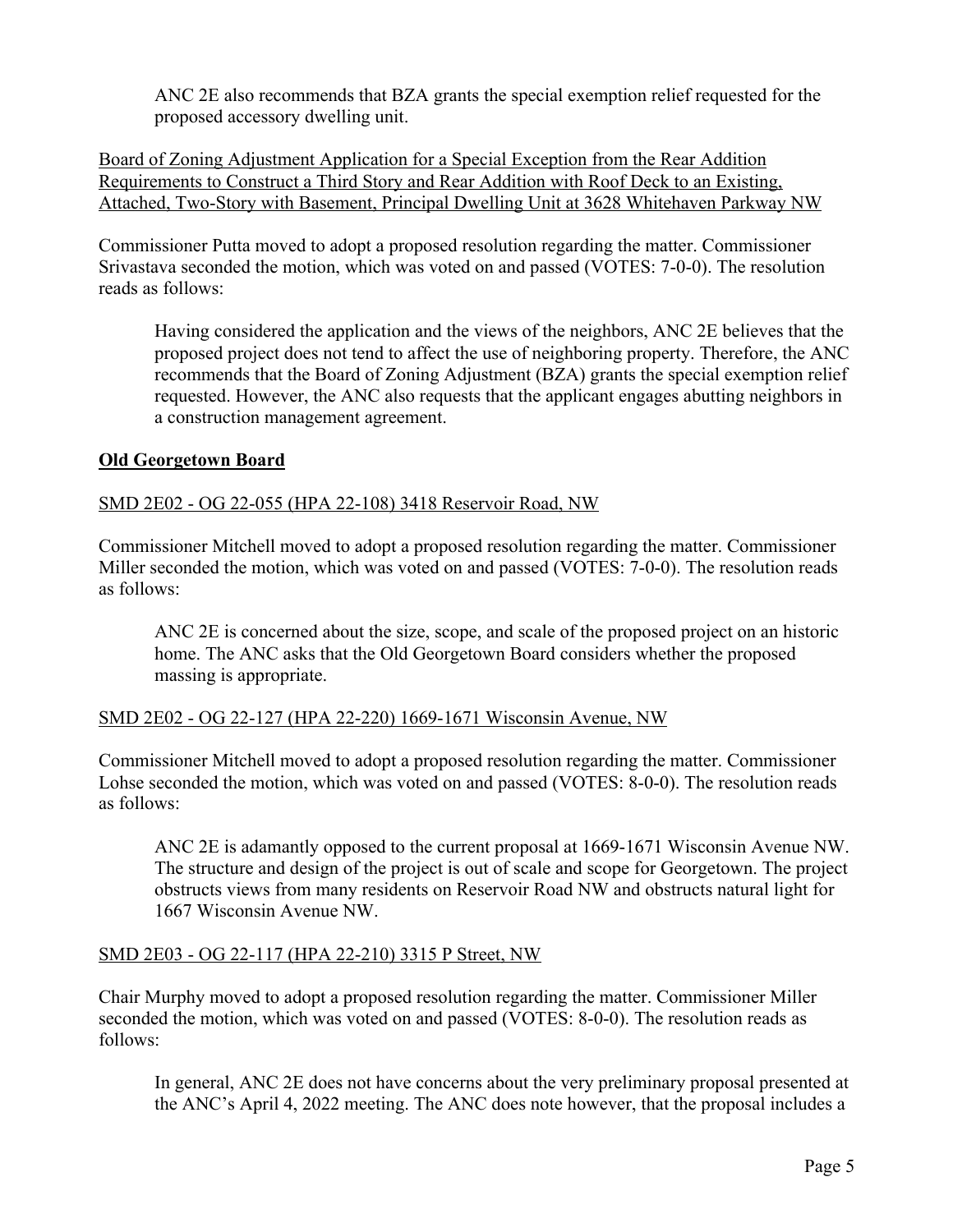roof deck, and that roof decks are generally not permitted in new construction or additions to homes in Georgetown. The ANC opposes the inclusion of a roof deck for this project.

#### SMD 2E05 - OG 22-111 (HPA 22-204) 2900-2922 M Street, NW

Commissioner Palmer moved to adopt a proposed resolution regarding the matter. Commissioner Miller seconded the motion, which was voted on and passed (VOTES: 8-0-0). The resolution reads as follows:

ANC 2E supports innovative thinking related to creating destination spaces in Georgetown. The ANC likes the concept that was presented for 2900-2922 M Street NW. That being said, the ANC has concerns around the aesthetic level of the project design, including the materiality, and looks to the Old Georgetown Board for guidance on this opportunity.

ANC 2E suggests that it may be wise to consider this a pilot program for three months and can review this concept again after that time, once the ANC has a better sense for the installation.

#### SMD 2E05 - Potomac River Tunnel Project

Commissioner Palmer moved to adopt a proposed resolution regarding the matter. Commissioner Lohse seconded the motion, which was voted on and passed (VOTES: 8-0-0). The resolution reads as follows:

ANC 2E supports the Potomac River Tunnel Project plans presented at the ANC's April 4, 2022 meeting.

#### SMD 2E05 - Chesapeake & Ohio Canal Rehabilitation of Locks 1 and 2

Commissioner Palmer moved to adopt a proposed resolution regarding the matter. Commissioner Lohse seconded the motion, which was voted on and passed (VOTES: 8-0-0). The resolution reads as follows:

ANC 2E is grateful for the work being done to restore Locks 1 and 2 to their intended states and looks forward to this work beginning and finishing quickly so that everyone can enjoy the C&O Canal.

#### SMD 2E06 - OG 22-113 (HPA 22-206) 1305-1315 30th Street, NW

Commissioner Lohse moved to adopt a proposed resolution regarding the matter. Commissioner Palmer seconded the motion, which was voted on and passed (VOTES: 8-0-0). The resolution reads as follows:

ANC 2E is pleased to see this project moving forward given the poor state of this historic building. The ANC urges the Old Georgetown Board to consider a reduction of the size of the decks on the back of the building so that outside entertaining options are very limited. From just the ground floor parking lot area of The Colonial, one can see the gardens, parking spaces, and/or backside of nearly twenty different residential homes. The Colonial and these homes all share an "open block area" between 29th Street and 30th Street NW. The addition